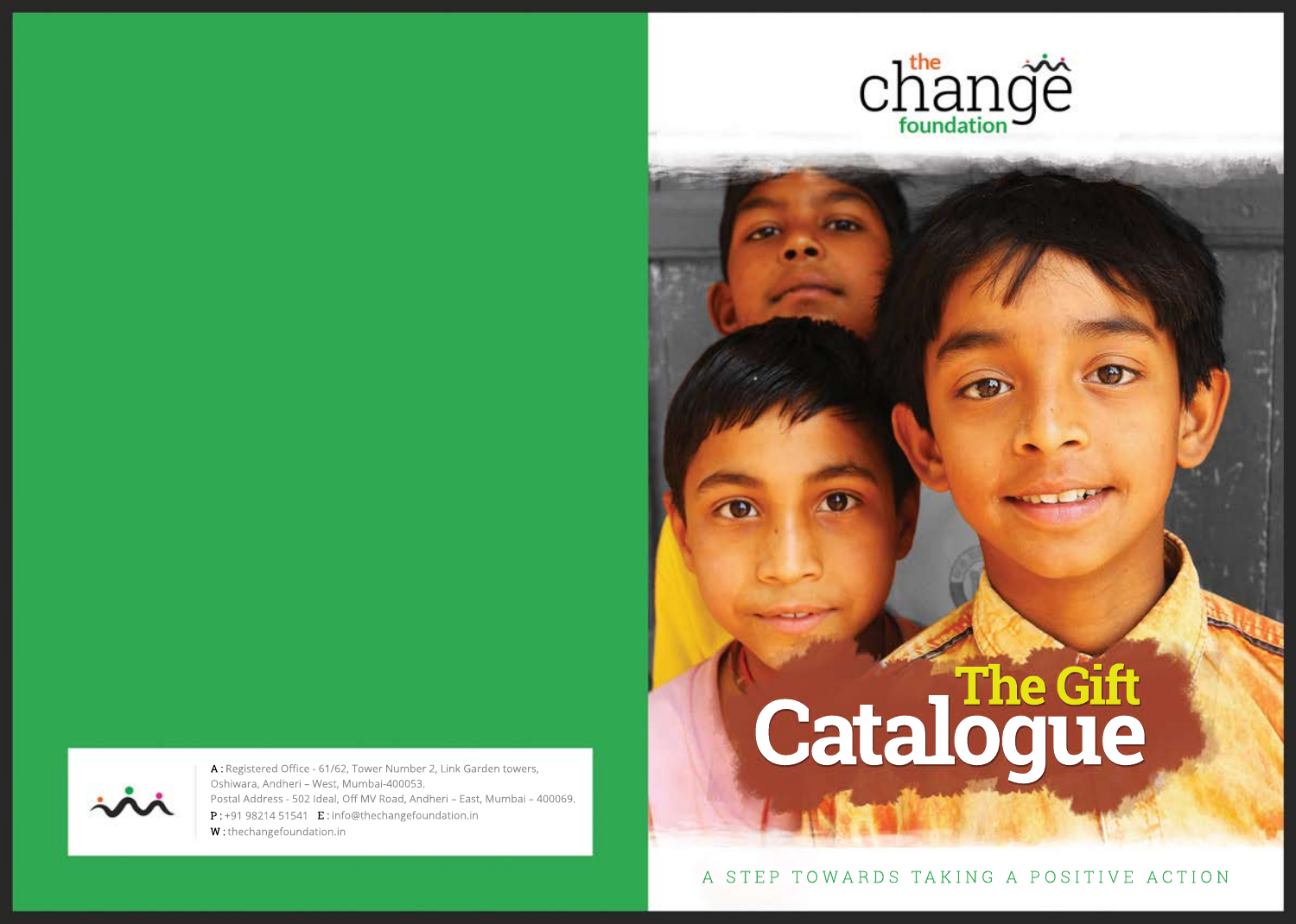# **Bethe Change**

A Foundation created by people who refuse to accept 'Status Quo' People who want to take positive actions to bring about change in things that disturb them, things and situations which they believe can be better.

We all get upset, annoyed, angry and frustrated on various things that we believe should be different or better than their current status.

However mostly we accept the status as something that can not be changed or will not be changed because we believe that the size of the problem is much bigger than us. We thus accept the situation as an unpleasant fact and blame it on forces which we believe are stronger than us.

The foundation is an effort to challenge this thought process and create a set up that with like minded people will work on bringing about changes to improve and make better the current status.

**Rs20,000 USD365**

## **1. Empower Young Minds**

Empower a youngster by supporting him or her to complete their higher education. Education will open job opportunities and in turn give them economic independence and hence change their lives and also their family's for better. Amount-Rs 20,000 (per person per year)



#### **2.CreateaClassroom**

Support to provide necessary infrastructure like chairs and desks for students of a class to study comfortably. Amount-Rs 35,000 (one classroom)



#### **3.EconomicIndependence**

(1) Create Skills Help a woman / man to be skilled in the artof'Tailoring'. Amount-Rs 7,500 (one person).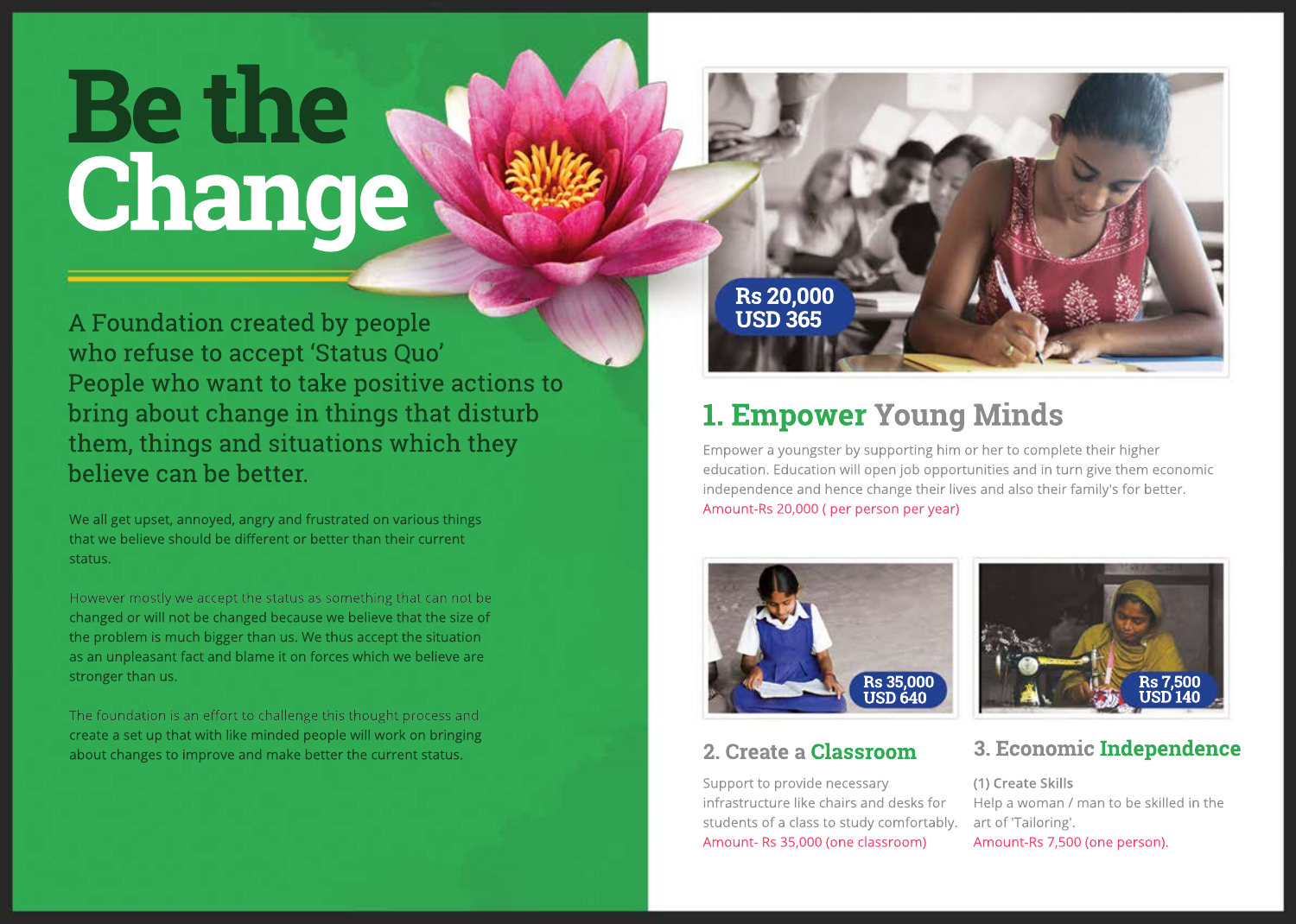

**( 2 ) S e l f E m p l o y m e n t** Support a person to generate income for themselves and their family.  $\,$ Help buy a 'Sewing Machine'. Amount- Rs 12,000 (One Piece)

The

World is

changed

by your l

n o t b y

your

e x a m p l e

opinion" –

- Paulo Coelho



#### **4. Help Create a Kitchen Garden**

Most families in rural India do not have access to quality food like fruits and vegetables. A Kitchen Garden in one's own backyard will provide healthy and nourishing food and the surplus can be sold in the market to supplement the family's income. Amount- Rs 1,500



### **5**. Check Dams

The main the source of income for the people in rural India comes from farming. The main worry for farmers is inadequate rain fall. The lack of sufficient water throughout the year is a major set back for the farmers,resulting in crop failure and extreme hardship for the farmer in sustaining the thier families. Let us help harvest rain water by building Check Dams and creating a water reserve for the people of a village for farming and livestock. Amount- Rs 3,50,000 (One Check Dam). Please note this is total amount for a check dam however contributions can be made for any amount towards this cause.





#### **6 . K a s h m i r C h i l d r e n R e h ab i l i t at i o n P r o j e c t**

Children from families impacted by Militancy and other problems are being adopted to ensure they get properly rehabilitated. These children are orphans who need support for their education & livelihood. 10 children have been adopted this year. The program will continue till the children selected are made self sufficient by way of education and skill development. The program will also be further extended by covering more children as also by extension of scope. Amount - Rs 4,00,000 (per annum). Please note this is total amount for every year

however contributions can be made for any

amount towards this cause.

**USD 7,272**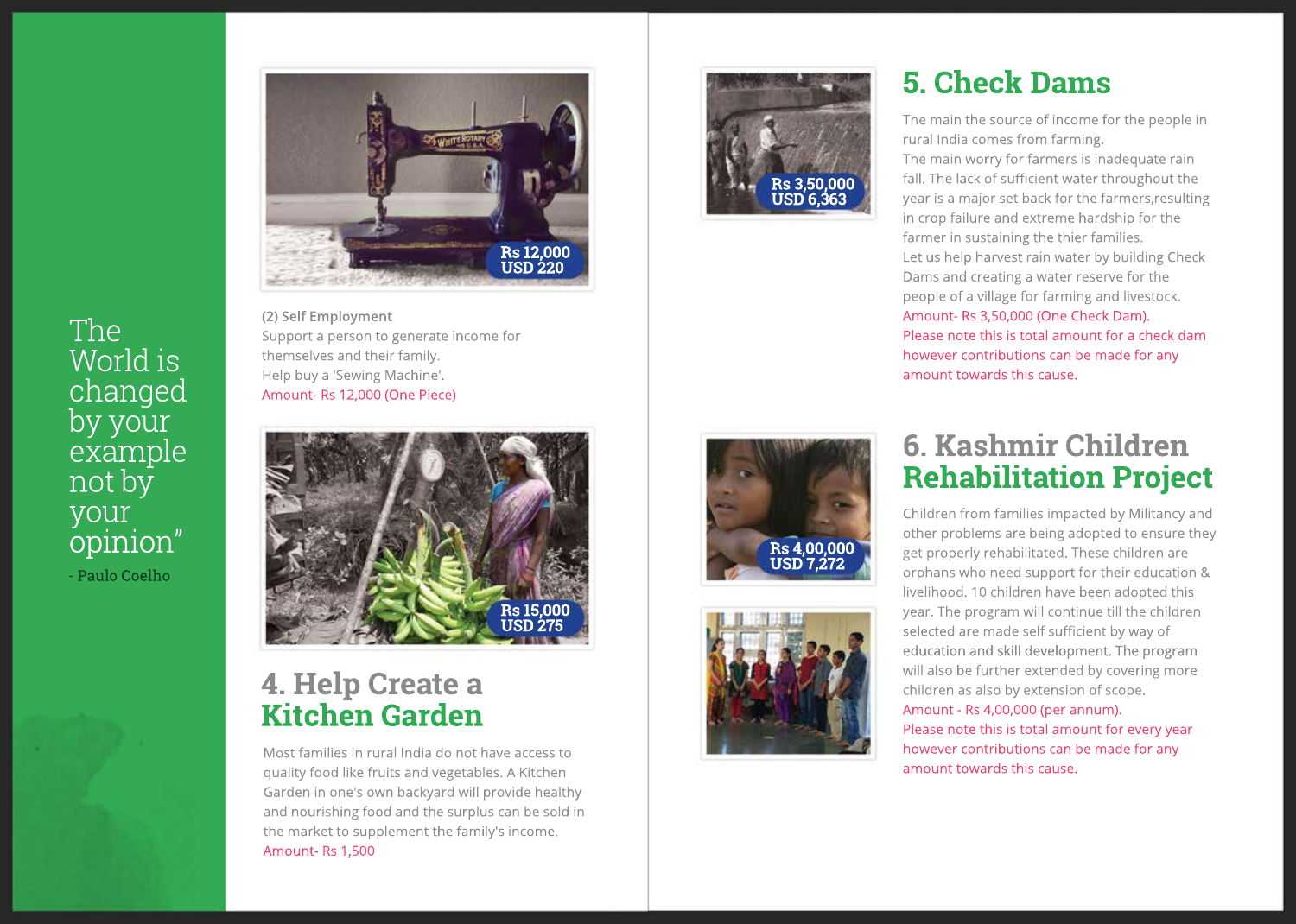

#### **7**. Live Stock

In ancient times 'The Cow' was revered the same way as a mother is. This is true for the present day also.The milk co-operatives are a shining example how having a cow has helped sustain lacks of families. The milk from the cow has provided nourishment for the entire family, selling the surplus has also helped in generating income for  $\overline{\phantom{a}}$ the family. So donate a livestock and help make a family 'Self Reliant'.

Amount- Rs 30,000 (One Cow)



### **8. Toilet**

The lack of toilets in the villages creates health and hygiene issues. Believe it or not this is one of the main causes of girls dropping out of schools. Let us improve the health of rural India and bring the girl child back to school. Amount- Rs 25,000 (One Toilet)



#### **9 . S p o n s o r A C h i l d - Save Tigers**

Our government has started many initiatives to'Save Tigers'. Off the many challenges faced in saving the tiger from extinction is 'Poarching'.For many, poaching is a profession they have been practicing for generations. The Mogya Community from Rajisthan Ranthambore is one such group. To break this cycle 'The Change Foundation' has taken the initiative to educate the children from this community.The road is long but a beginning has to be made.Sponsor a child and stir the future generations away from poarching giving them an opportunity to choose a different means of livelihood Help make a change Amount- Rs 36,000 (One Child- Per annum)

# Forms and inserts go here